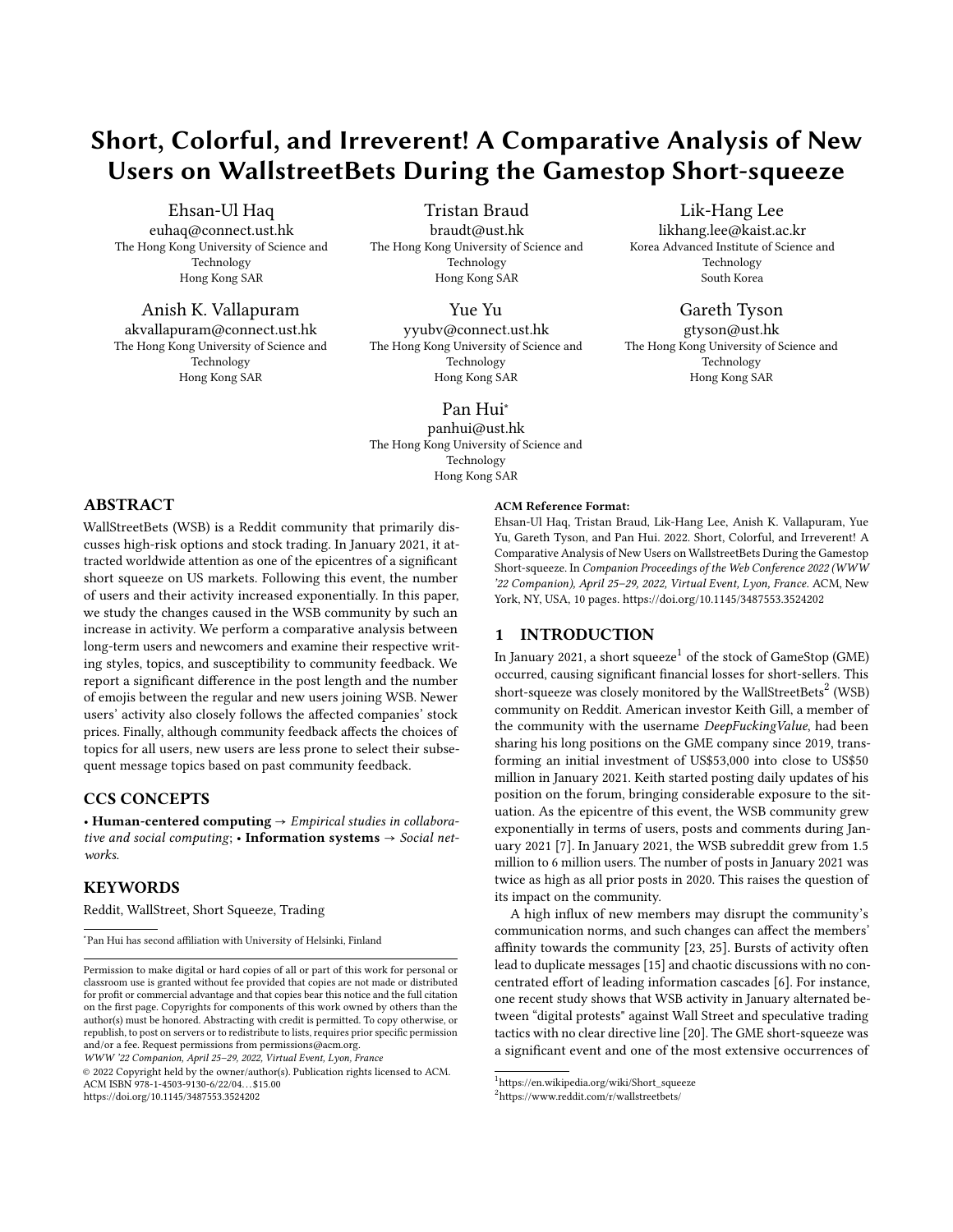an online community significantly disrupting the stock market. As such, the study of the WSB community may present unique implications on how online activity can affect offline events. Conversely, we posit that the sudden increase in community size provides us with a singular opportunity to study how communication norms evolve in an online community following an offline event. This paper explores the user writing and engagement characteristics concerning this event. This analysis evaluates how new users behave in the WSB subreddit and their reception by the existing community. The results from this study can offer valuable insight for downstream research problems, such as feature engineering for machine learning tasks [\[32,](#page-8-6) [39\]](#page-8-7). Additionally, characterising users on their traits and what factors can affect their communication choices plays an essential role in marketing or designing better algorithms to help retain users [\[16\]](#page-8-8).

To the best of our knowledge, no prior work has characterised the impact and nature of such rapid community shifts in reaction to offline events. We argue that WSB offers a perfect case study for this exploration, particularly given the significant financial impact of the event itself. Note that such an increase in community size is also different from user influx caused by defaulting the subreddit [\[28\]](#page-8-9).

To understand the shifts in community norms during the shortsqueeze, we classify users based on their assumed subscription date to WSB. We separate older users from those who joined during the short squeeze and comparatively analyse their activity. We first explore the differences in the communication style of each user group and aim to evaluate new users' communication based on text length, emoji usage, and community feedback. We expect the new users to be primarily attracted to the short squeeze and for most discussions to revolve around the price of the companies' stocks. To confirm this assumption, we evaluate the correlation of the users' mentions of company names to the stock prices. Finally, previous research shows that community feedback plays a significant factor in authors' choice of topics [\[1\]](#page-8-10). We later revisit this hypothesis, looking at users' activity and the community itself. We compare the effect of such feedback in two different periods and based on the users' categorisation depending on their joining and activity. In summary, we ask the following research questions:

- RQ 1: How does the writing style differ between long-term users and users that became active after January 2021?
- RQ 2: Which users have a higher correlation with the stock market volatility based on their activity and writing styles.
- RQ 3: What is the influence of community feedback (comments) and topical trends on the users choice of topics?

We discover a significant difference between the writing style of users who joined in January 2021 (new users) and those users who were active in the previous year. New users (who most likely joined to follow the online trends and participate in the campaigns for holding the stock prices) wrote shorter messages with more emojis than senior users. We also find that community feedback has a much lower influence on new users' topical choices. This triggers a shift in community behaviour, driven by this influx. Although we notice significant differences in writing styles, community topics and behaviours between user groups, we note that newer users do adapt to the community to some extent. For example, we observe them adopting the characteristic "lingo" and emojis of the WSB community.

#### 2 RELATED WORK

Discussion-oriented online communities, including Reddit, are widely studied and can offer valuable insight into users, e.g. concerning demographics and social events [\[18,](#page-8-11) [30\]](#page-8-12). Users' behaviour can also be profiled based on their participation and engagement with the rest of the community members [\[14,](#page-8-13) [19\]](#page-8-14).

Our study focuses on the impact of sudden community growth, member characterization and their correlation with offline events. Several prior works focus on the outcomes of increases in community size. Often, an increase in community size is associated with friction between new and old users, where old users may consider new users as a reason for community norm disturbance [\[28\]](#page-8-9). Additionally, the influx of new users is associated with reduced content quality and users who are less susceptible to community norms [\[17,](#page-8-15) [26\]](#page-8-16). Similarly, the linguistic patterns of new users can be linked to moderation practices in the community. Cheng et al. show that users who deviate from the general community linguistics while posting a high number of comments may get banned [\[9\]](#page-8-17).

Others have focused on understanding how user behaviours are associated with feedback and engagement from the rest of the community members [\[25,](#page-8-2) [27\]](#page-8-18). This feedback has been measured using various metrics, including the number of upvotes, downvotes, and comments on a given post [\[2\]](#page-8-19). This, in turn, has led to work on trying to predict future user behaviour based on observed community feedback within communities [\[1,](#page-8-10) [12\]](#page-8-20).

These predictions rely on several features and observations. For example, Adelani et al. show that community feedback affects the topical choice of about one-third of active users on Reddit [\[1\]](#page-8-10). Similarly, the scores on a user's previous posts can often predict the sentiment of future posts [\[12\]](#page-8-20). These observations have also led to a better understanding of strategies to improve future community engagements. For instance, posting about trending topics can help users to gain more followers [\[34\]](#page-8-21). In this paper, we build upon the work from Adelani et al. [\[1\]](#page-8-10) to show that new users are more susceptible to community feedback than regular users on WSB. Compared to Adelani et al., who studied all users indifferently of their provenance, we categorise WSB users based on their potential joining time-period and the differences in their activity.

In this paper, we focus on WSB as an exemplar of a growing community with considerable effect on the real-life market, as evidenced by [\[10\]](#page-8-22). A small set of recent studies analysed the WSB subreddit. One study associates several social factors (e.g. COVID-19 and inequality) with the WSB activity that led to the shortsqueeze [\[8,](#page-8-23) [10\]](#page-8-22). Several studies also correlate WSB users' activity and stocks prices [\[37\]](#page-8-24). A recent work reports that WSB posts containing buy signals from one firm can affect the return value of options [\[7\]](#page-8-0). Similarly, [\[36\]](#page-8-25) correlates user activity on WSB with price fluctuations. Social media combined with the search engine data can also provide market insights [\[29\]](#page-8-26), whereas another work observes consistent speculative activity patterns for WSB users who are involved in stock trading [\[20\]](#page-8-5).

In contrast to these prior efforts on WSB, we focus on using WSB as an exemplar for a community with a sudden and significant influx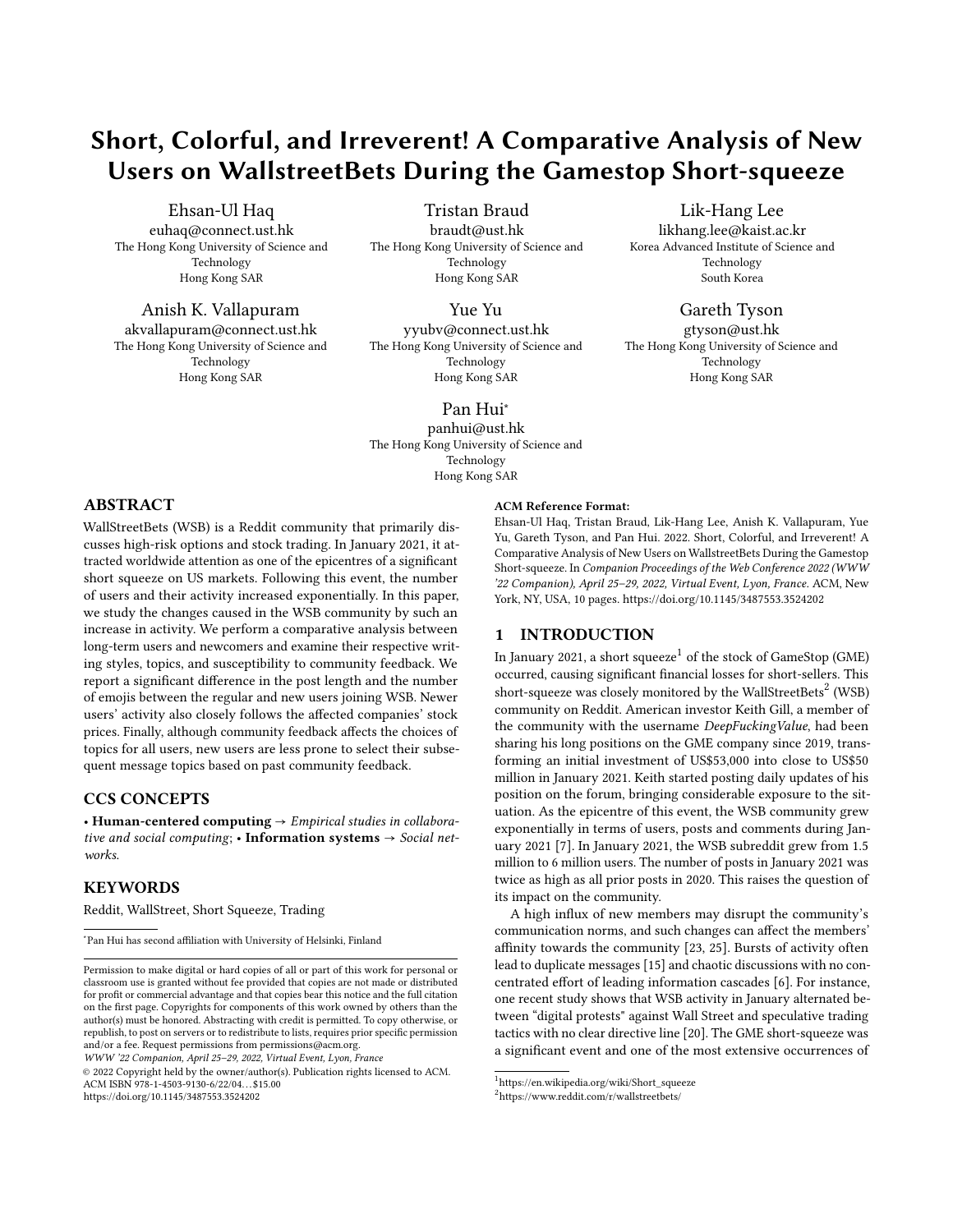triggered by external events. In particular, we look at how new users tried to adapt to the community norms and the community response to them. Thus, our study focuses on characterising different user groups based on their activity and the correlation with the financial markets.

#### 3 WALLSTREETBETS

WallStreetBets is a subreddit that takes a less serious approach to stocks and options trading, self-described as "Like 4chan found a Bloomberg Terminal". WSB users also differentiate themselves through specific, often politically incorrect terminologies, mixing text and emojis. This community is considered to be one of the epicentres of the 2021 GME short squeeze [\[4\]](#page-8-27). It received worldwide attention, leading to exponential community growth in January 2021. In only a month, the number of users quadrupled, and the number of posts exceeded the entire 2020 count. In the rest of this paper, we discuss the impact of such sudden community growth on users' communication patterns in the WSB subreddit.

Dataset: We collect all posts on the WSB subreddit between the 1st January 2020 and the 30th January 2021. Due to the large number of posts, we use the pushshift API.<sup>[3](#page-2-0)</sup> Pushshift collects content generated on Reddit, considerably simplifying the data collection process. In total, we collect 300,292 posts from the year 2020 and 378,548 posts during January 2021. These posts are made from 107,542 and 218,279 users in 2020 and 2021, respectively. 8,286 and 7,452 posts were deleted in 2020 and 2021, respectively. Note Pushshift keeps records of the content even after it is deleted. Only content that was automatically deleted (primarily for violating community guidelines) appears deleted within the query results, explaining the low number of deleted posts in our dataset.

Data Pre-Processing: We later perform a comparative analysis between the two periods. Thus, we divide the data into two sets: the first set contains all posts from 2020, before the GME short squeeze, and the second set contains the content posted during January 2021, i.e., when the short squeeze happened, and the WSB community came into the spotlight. This time split allows us to study the differences in content generation patterns. However, some users are active in both periods. Therefore, we further divide the data based on user activity. We do not have the users' profile information, and we do not know when the users subscribed to Reddit, let alone the date they joined WSB (which is not accessible to the public). Thus, we assume that users who appeared in 2021 but have no posts on WSB in the preceding year are new users who joined during the short squeeze in January 2021. This categorisation helps us differentiate the users who might have joined WSB because of offline activity in the stock market from earlier users in WSB. Note that our dataset contains many users whose posts only appear in January 2021, supporting this hypothesis.

Finally, we divide users into four groups. (1) The 2020 users (who only posted in 2020 and not in 2021), and (2) The 2021 users (who only posted in January 2021). The continuing users (who posted in both years) are then divided into two groups: (3) continuing-2020 (with posts exclusive to 2020), and (4) continuing-2021 (with posts exclusive to 2021). The last two groups give us additional comparative space to characterize the community communication

<span id="page-2-1"></span>

Figure 1: Distribution of the writing characteristics for three groups of users. (a) comments, (b) number of emojis in text, and (c) number of words in the post. Users active in 2020 (2020 and continuing user groups) have longer posts, most posts but use less emojis.

norms. In the rest of this paper, we often group the 2020 group and the continuing group under the name "senior users" for ease of readability and comparison when the behaviour is generalizable. In total, 87,622 users belong to the 2020 user group, 218,279 users belong to the 2021 user group, and 19,920 have contributed to the community in 2020 and 2021.

#### 4 METHODOLOGY & RESULTS

In the following sections, we first compare the authors' writing patterns between the two time periods (RQ1) before studying the correlation between offline stock prices and online activity for new users as compared to senior users (RQ2). Finally, we perform topic analysis to evaluate the effect of community feedback depending on the time period and the user categories (RQ3).

#### 4.1 RQ1: Author Writing Patterns

RQ1 shows the differences between users' writing styles depending on when they joined the WSB community, alongside the ensuing response from the community. This research question helps us confirm that the user groups, as defined in the previous section, display statistically significant differences, exhibiting a shift in users and content in January 2021.

We start by comparing the writing styles of new users (2021 group) with senior users (2020 users and continuing users based on their activity in the two periods) as well as the respective responses of the community through the following parameters:

● Use of Emojis: WSB members use certain emojis within their text. In January 2021, such usage of emojis (e.g., 'to the moon'  $-\mathcal{D}\bigcirc$ ) became more pervasive among WSB users. To study the community shift, we compare the volume of emojis used among user groups.

<span id="page-2-0"></span><sup>3</sup> <https://pushshift.io>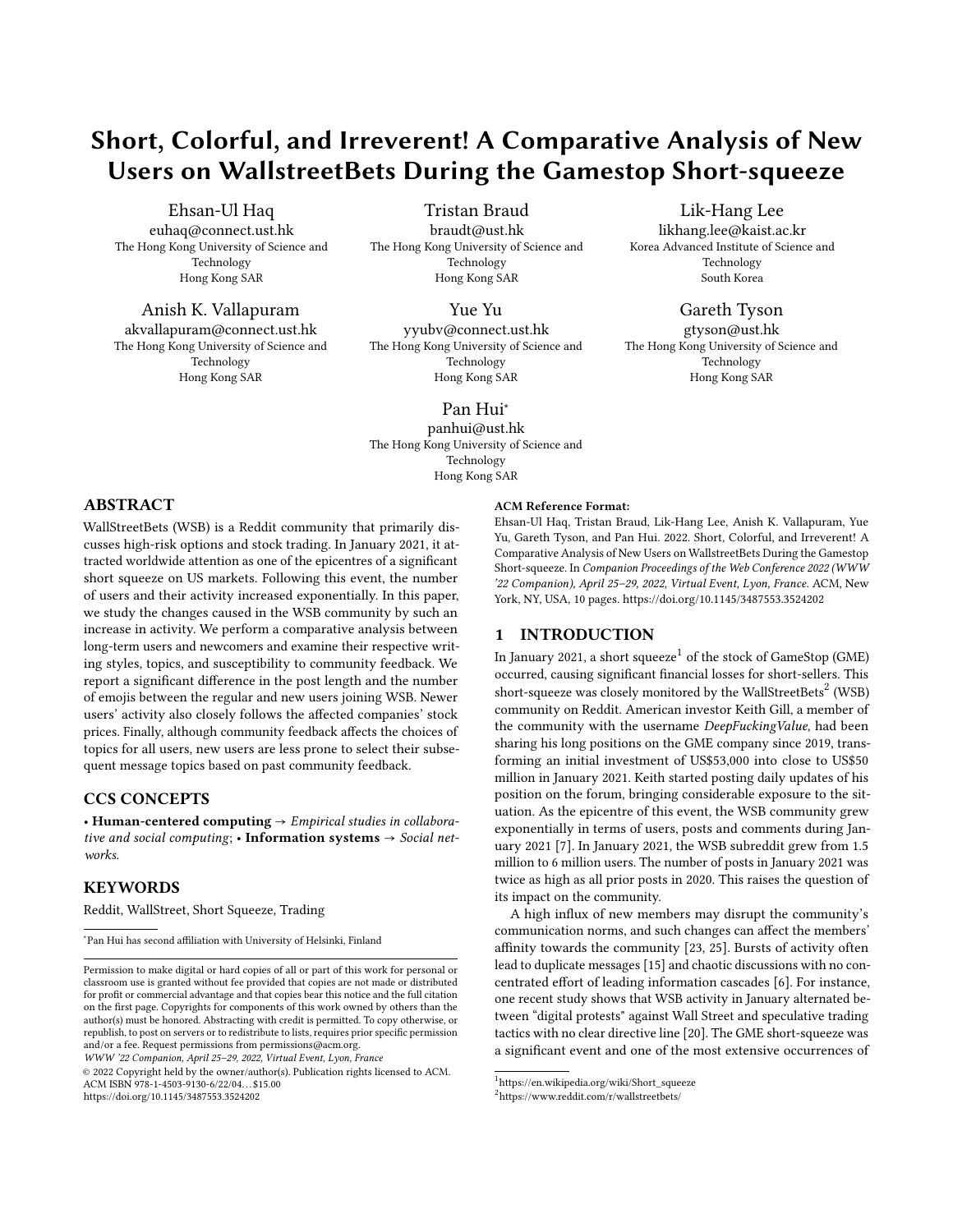- Post length: The length of a message can highlight the effort expended by the author to write posts, and it impacts the readers' ability to comprehend the message.
- Number of comments: The number of comments is one of the standard engagement markers.

The two first properties have been used in various user classification tasks [\[14\]](#page-8-13), and help us confirm whether users who joined during the GME short squeeze exhibit a different behaviour to long-term members of the community. The number of comments represents the community's response to the new influx of users during January 2021. Previous research has shown that such characteristics can also highlight anti-social behavior [\[9\]](#page-8-17). We use Kruskal-Wallis(KW) test, followed by Dunn's test, to show the statistical difference between each group [\[13\]](#page-8-28). In addition, we use the Bonferroni adjustment to control the simultaneous test problem.

These tests confirm that the users who joined in 2021 have a different writing style and response than the users active in 2020. Users' activity periods have a significant effect on the number of emojis (KW Test: $X^2(3) = 2683$ ,  $p < 0.0001$ ), comments (KW) Test:  $X^2(3)$  = 28150,  $p < 0.0001$ ), and number of words (KW Test:  $X^2(3)$  = 18663,  $p < 0.001$ ) for users in the four groups. Within each group, we further consider two subgroups: (1) the users who are among the top 25% based on their volume of posts, and (2) the users who have more than  $\mu + \sigma$  posts where  $\mu$  is the mean number of posts and  $\sigma$  the standard deviation of posts from all users. We report the test statistics for all groups in Table [1.](#page-3-0) We further perform the pairwise comparison across the groups and show Dunn's test statistics in Table [4](#page-9-1) (Appendix). For all comparisons, the p-value is below 0.001, confirming the significant differences in the communication styles and community feedback between users present in 2020 and new users in 2021. The distributions in Figure [1](#page-2-1) and the pairwise comparisons show that newer users (2021) favour shorter messages with more emojis.

We note that emojis were part of the WSB writing styles before the short-squeeze (more discussion in Section [5\)](#page-5-0). We assume that higher usage of emojis and shorter messages may provide a quick workaround to post, considering that WSB involves chaotic discussions and new users wanted to raise their voice during this short-squeeze event [\[6,](#page-8-4) [20\]](#page-8-5). Another observation is the deviation in the behaviour of the continuing users from the community norms in 2020. The continuing-2021 users used more emojis in 2021 as compared to 2020. Additionally, continuing-2021 users wrote longer posts than the new users in 2021 (albeit shorter than continuing-2020 norms). This shows that the time period of the analysis is of significance when observing the user characterization. The difference for the new users is intuitively based on the sudden surge in community size and posts. However, the significant change in norms for continuing users is an interesting observation that can be explored further for causal analysis in future studies.

#### 4.2 RQ2: Author groups and stock prices

RQ2 aims to establish whether a user group is more sensitive to the volatility of stock prices in their choices of topics. We thus study the correlation between price volatility and the number of mentions of the company name or ticker. Previous studies have suggested that volume-based measures (mentions of the company

|                  | Comments | <b>Emojis Text</b> | Words   |
|------------------|----------|--------------------|---------|
| overall          | 28150.3  | 2683               | 18663.2 |
| top 25           | 23355.1  | 6881.8             | 16213.8 |
| $> \mu + \sigma$ | 9504.4   | 4170.9             | 7284.1  |

<span id="page-3-0"></span>Table 1: Kruskal-Wallis Results  $(\chi^2(3))$  for the writing style differences between the three user groups. All results are statistically significant with  $*** = p < 0.001$ .

name) have a positive correlation with stock prices [\[36\]](#page-8-25). Contrary to these studies, we focus on volatility. Volatility can capture the risk associated with financial assets during a given period [\[31\]](#page-8-29). As high-risk trading strategies characterise the WSB community, we expect that users are more eager to react to price variations rather than the absolute price itself.

We define volatility as the standard deviation of the logarithmic return of the stock prices over a particular time period,  $\sigma_p =$  $\sigma_{dailu} \sqrt{P}$ , where P is the number of days, and  $\sigma_{dailu}$  is the standard deviation of logs of returns. We perform the volatility analysis over five-day periods (one week in the stock market).

We then perform Pearson correlation analysis to see which user group's mentions of a given company have a stronger correlation with the stock price volatility. Although users mention many companies in our dataset, we only consider the three most discussed and speculated companies during short squeeze, namely GameStop (GME), BlackBerry (BB), and AMC Entertainment (AMC). We use the Yahoo Finance  $API<sup>4</sup>$  $API<sup>4</sup>$  $API<sup>4</sup>$  to collect the stock price data starting from 1st January 2020 until 30th January 2021.

We first test if the daily volume of posts correlates with the stock volatility. For this, we first extract all mentions of a given company. We include stock market tickers for the company, the company name, along with all sensible variants as mention. For instance GME, GameStop, and Game Stop will all be considered as mentions for GameStop. To understand the importance of different users, we separate the mentions based on which user group posted them.

Table [5](#page-9-2) (Appendix) presents the correlation between the volume and number of mentions for the three stocks. New users exhibit a stronger correlation with the stock volatility, confirming that new users likely subscribed to WSB because of the offline stock squeeze. Their discussions primarily follow the variations of the studied stock prices. That said, there are interesting observations on senior users. The continuing users (continuing-2020) did not have a significant or have very low correlation during 2020. But the rest of the community collectively (2020 users) have a relatively medium to high correlation with the stock volatility. However, the correlation for continuing users increased significantly during 2021, albeit lower than new users. Possible reasons for this could be a significant change in emoji use coupled with a higher frequency of the message during 2021 for the continuing-2021 users. We then run the above analysis for posts that contain at least one emoji. WSB users use a wide variety of emojis to express sentiment related to stock prices movements. This analysis examines whether posts containing emojis have a higher correlation with volatility. 2021 users (new users) tend to use more emojis than the other senior

<span id="page-3-1"></span><sup>4</sup> <https://rapidapi.com/apidojo/api/yahoo-finance1>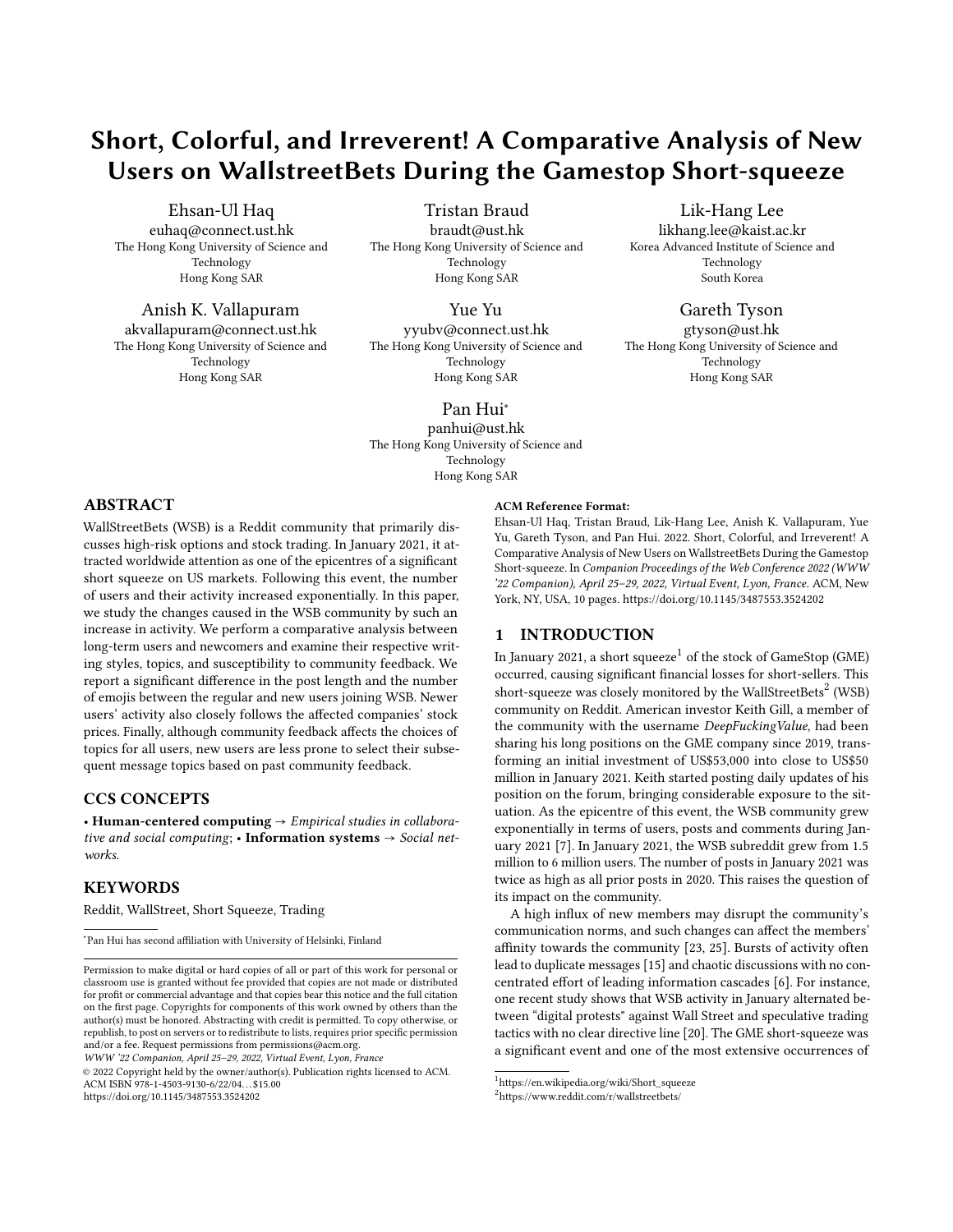

Figure 2: Daily volume of overall posts (yellow solid line) and posts containing emojis (purple dashed lines) for three companies and the respective company's 5-days period stock volatility (red solid line). Mentions of the company name closely follows the volatility.

(See Table [6\)](#page-9-3) (Appendix). However, the volume of the mentions that contains emojis has less correlation to stock price volatility than the volume of all mentions.

These results also highlight that continuing users became part of the large-scale information cascade. The qualitative analysis of their messages can highlight whether continuing users aligned with the new users in the discourse. Nonetheless, the senior users changed their communications significantly (RQ1), and their higher correlation with stock volatility further supports this change compared to 2020.

### 4.3 RQ3: Community Feedback and Topic Continuation

Finally, we analyse and compare users' susceptibility to continue writing on a given topic in two consecutive posts based on the feedback received on their previous posts in WSB. If a user writes two successive posts on the same topic, the user is said to continue the topic. We want to remind readers that community feedback refers to the number of comments and scores on a Reddit post. In our work, we only use the number of comments users receive on their posts as the primary indicator of community feedback.

4.3.1 Overview of Methodology. We employ the framework proposed by [\[1\]](#page-8-10). This framework uses a regression model to predict whether users will revisit a topic based on previous posts' feedback. We narrow down the model's scope to fit the smaller WSB community and study the two time periods separately. The model relies on three features: user topic preference, user feedback likelihood, and topic trend at a given time  $t$ . Eventually, we use the results from this model to measure the effect size of the feedback feature in each

user group. That is, the influence of community feedback on the choice of subsequent topics. The effect size of feedback can help us understand which user group is more susceptible to community feedback.

4.3.2 Feature Extraction. This section presents the three features and how we extract them from the data.

Topic Modeling: We use the Latent Dirichlet Allocation (LDA) model to find the topics [\[5\]](#page-8-30). The number of posts in January 2021 is similar to the number of posts for the entirety of 2020. We divide the data into two time periods: 2020 and 2021. We then apply LDA to each year's data separately. We assume that such separation does not affect our users' grouping as the users active in 2020 and 2021 will have their posts considered in both periods. We evaluate the quality of the topic modelling using the coherence score [\[33\]](#page-8-31). We experiment with LDA models with topics ranging from 5 to 30. The optimal number of topics is 16 and 14 for 2020 and 2021, respectively. This evaluation confirms our decision to separate the data into two subsets: the quality of the topics using the whole dataset is lower than considering two separate subsets.

Topic Preference: The topic preference (TP) refers to the author's preference for a topic at the time of the post. Formally, it is the probability of a user  $i$  to post on a topic  $k$ . Laplacian Smoothing is applied to this probability. Hence, the probability can be denoted as

$$
P_i(k) = \frac{N_i(k) + 1}{N_i + K}
$$

where  $N_i(k)$  and  $N_i$  are the number of posts on topic  $k$  and total number of posts from the user  $i$ , respectively and  $K$  is the number of possible topics. We then apply the inverse of the sigmoid function  $(\sigma^{-1})$  to  $P_i(k)$ , thus a topic preference for a user *i* is then defined as

$$
X_i(k) = \sigma^{-1}(P_i(k))
$$

Topic Trend: Topic trend (TT) refers to the most popular topic at any particular time in the community. We use a daily time window for trending topics for the sake of simplicity. The topic with the most posts on a given day is considered a trending topic. There are 362 time-bins in 2020 and 30 bins in 2021; for each day, each topic's posts are counted and normalised. Based on the day of the post, the trending topic  $k$  (from  $K$  topics as calculated by LDA in the first step) is given to the regression model.

Feedback for a User: In the feedback feature, we model the number of comments received by a user on a post. Feedback is modelled in three different ways: (a) feedback rate  $r_i = N_c/\Delta t$  where  $N_c$  is the number of comments received for a post by user *i* and  $\Delta t$  is the time since the previous post; (b) the log of feedback rate  $log(r_i)$ ; and (c) the cumulative probability of the feedback rate  $P(R_i < r_i)$ that the user receives on one post compared to all of the users' posts.

4.3.3 Topic Continuation Model. We now look at predictive analysis of whether a user will continue the topic in the next post based on the features mentioned above. The topic continuation label for a given post is decided by checking the previous post's topic. If both posts have the same topic, we consider the topic continuation label as true.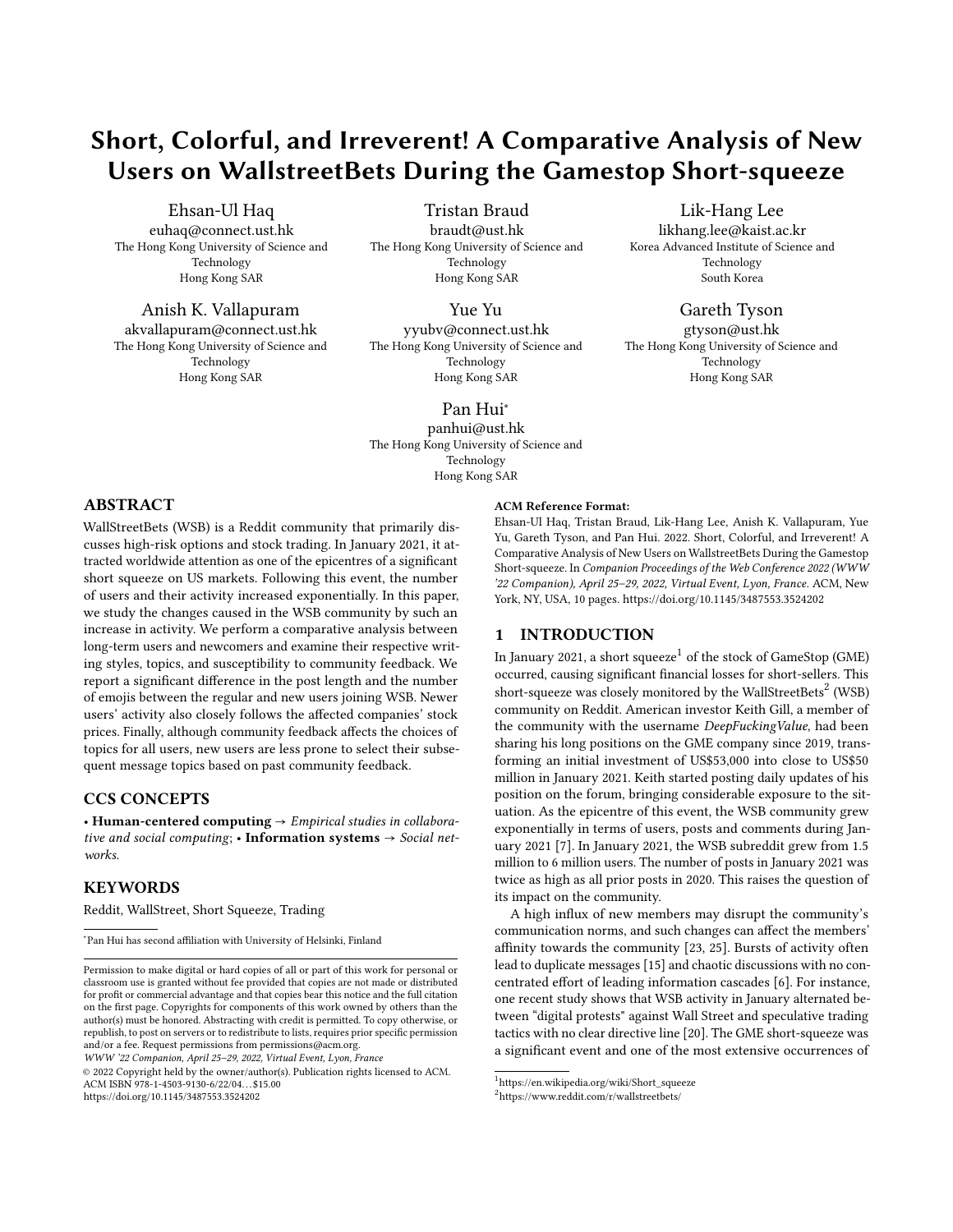<span id="page-5-1"></span>WWW '22 Companion, April 25–29, 2022, Virtual Event, Lyon, France Haq et al. And the state Haq et al.

|            | Moderately Active | <b>Highly Active</b> |
|------------|-------------------|----------------------|
| 2020       | $0.881 \pm 0.037$ | $0.963 \pm 0.058$    |
| 2021       | $0.919 + 0.018$   | $0.989 + 0.012$      |
| Cont. 2020 | $0.877 \pm 0.083$ |                      |
| Cont. 2021 | $0.828 \pm 0.096$ |                      |

Table 2: Mean and standard deviation of cross-validated test accuracy for different user groups. Model achieves higher accuracy for new and highly active users.

We train several models using different combinations of the above features to perform feature importance analysis. We use crossvalidation with 20 splits. We report the average accuracy scores and standard deviations for each model in Table [7](#page-9-4) (Appendix). All models trained with the feedback features are combined with the topic trend (TT) and topic preference (TP) features. Using the TT and TP features together results in a significant increase compared to using either individually.

The model with all features performs the best, suggesting users are susceptible to posting on topics for which they receive higher feedback. The results for both periods (2020 and 2021) are consistent. However, this behaviour is more predictable in 2021 (during the short squeeze) than in 2020, with higher accuracy for 2021. In other words, community feedback is a better predictor of the topics in 2021 compared to 2020. The performance improvements using all three features is shown through Cohen's  $d$  effect size. We compare the test scores from the model with  $\log(N_c/\Delta t)$  feedback and the model without feedback. The effect sizes are 0.42 and 0.16 for 2020 and 2021, respectively. Although community feedback is a better predictor of topic choices in 2021, users in 2020 were more susceptible to community feedback than users who posted in 2021. Such a result suggests new users being less receptive to the community feedback, diverting the community from its original purpose.

4.3.4 User Characterisation. After establishing the model features and the effect size of the feedback for the time split data, we understand the effect of such features on the different user groups based on their activity level. We measure the activity of users as the average time delay between posts. A user is considered highly active if their activity is in the top 25 percentile. The remaining users are considered moderately active users. We train the logistic regression model for each group separately. We use the best performing configuration in Table [7](#page-9-4) with cross-validation of 20 splits and report the test accuracy scores in Table [2.](#page-5-1)

The model presents a higher accuracy to predict the topic continuation for users who joined in 2021, confirming the results from the previous section. Moreover, the model displays a high accuracy for highly active users in all user groups. To further explore the effect size of community feedback, we perform Cohen's test across all group sizes and show the results in Table [3.](#page-5-2) The effect size varies based on the activity of users within a group. The effect size is also different across all groups. We observe several patterns. Highly active users from 2021 and 2020 are more susceptible to community feedback than moderately active users. Continuing users (the regular users) remain the least susceptible to community feedback. Even during the short squeeze event, their susceptibility remained lower. Regular users seem to care less about the community's feedback

<span id="page-5-2"></span>

|                | 2020    | 2020    | 2021    | 2021    | Cont-   |
|----------------|---------|---------|---------|---------|---------|
|                | (Mod.)  | (Act.)  | (Mod.)  | (Act.)  | 2020    |
| 2020<br>(Act.) | 0.81    | 0.00    |         |         |         |
| 2021<br>(Mod.) | 0.911   | $-0.30$ | 0.00    |         |         |
| 2021<br>(Act.) | 2.62    | 0.757   | 2.55    | 0.00    |         |
| Cont-<br>2020  | $-0.13$ | $-0.59$ | $-0.49$ | $-1.10$ | 0.00    |
| Cont-<br>2021  | $-1.45$ | $-1.83$ | $-1.99$ | $-2.80$ | $-0.85$ |

Table 3: Cohen's effect size comparison of feedback susceptibility on topic continuations on different combinations of user groups with different levels of activeness: moderate (Mod.) and active (Act.). Community feedback has a higher effect size for the higher active user groups.

on their topic choice when compared to the rest of the users. On the other hand, the newer users, particularly highly active new users, cared more for the community feedback. This also suggests that newer users tried to adjust with the community preference compared to the continuing users. Even though the continuing users significantly changed their communication patterns (RQ1), their susceptibility to the feedback changed only by the margin of 0.85 during this period.

#### <span id="page-5-0"></span>5 FINDINGS AND IMPLICATIONS

We summarize our findings as follows:

RQ 1: Significant differences exist among the writing styles of users groups. New users (2021) write shorter posts with more emojis as compared to the posts by users in 2020. Continuing users changed their patterns to shorter posts with more emojis during short squeeze, albeit still writing longer posts than newer users. Continuing users, in general, have a higher number of comments.

RQ 2: There is a positive correlation between the number of posts mentioning the three companies with the volatility of the stock prices. Such correlation is higher for new users (2021) than senior users (2020 and continuing), as new users joined the subreddit following the explosion in the volatility of these companies.

RQ 3: The model predicts users' next conversational topic with high accuracy. Community feedback is a better predictor for topic choice in 2021. Highly active users tend to be more sensitive to community feedback than moderately active users. However, the continuing users remain less susceptible to feedback during 2021 and 2020.

Emojis usage and community evolution: These research questions reflect the significance of user behaviours in WSB and hence their topical choices. To further analyse and understand WSB users' collective action, we delve into frequent expressions and emojis in messages. The WSB users developed a self-deprecating norm derived from meme and emojis cultures, i.e., humorous ideation with a broad cultural reference propagating through social media. These norms lead to the appearance of a characteristic lingo, mixing original expressions and emojis to carry the message. These sentences involve market-related sentiment (*'to the moon'* or  $\mathscr{A}\mathbb{O},$ 'diamond hands' or  $\bigtriangledown \mathbb{D}$ , 'paper hands' or  $\bigcirc \mathbb{D}$ , and 'gay bears' or ), but also expressions sheding light on how users perceive the community in its whole ('wife's boyfriend', 'tendies' or  $\bullet$ , 'apes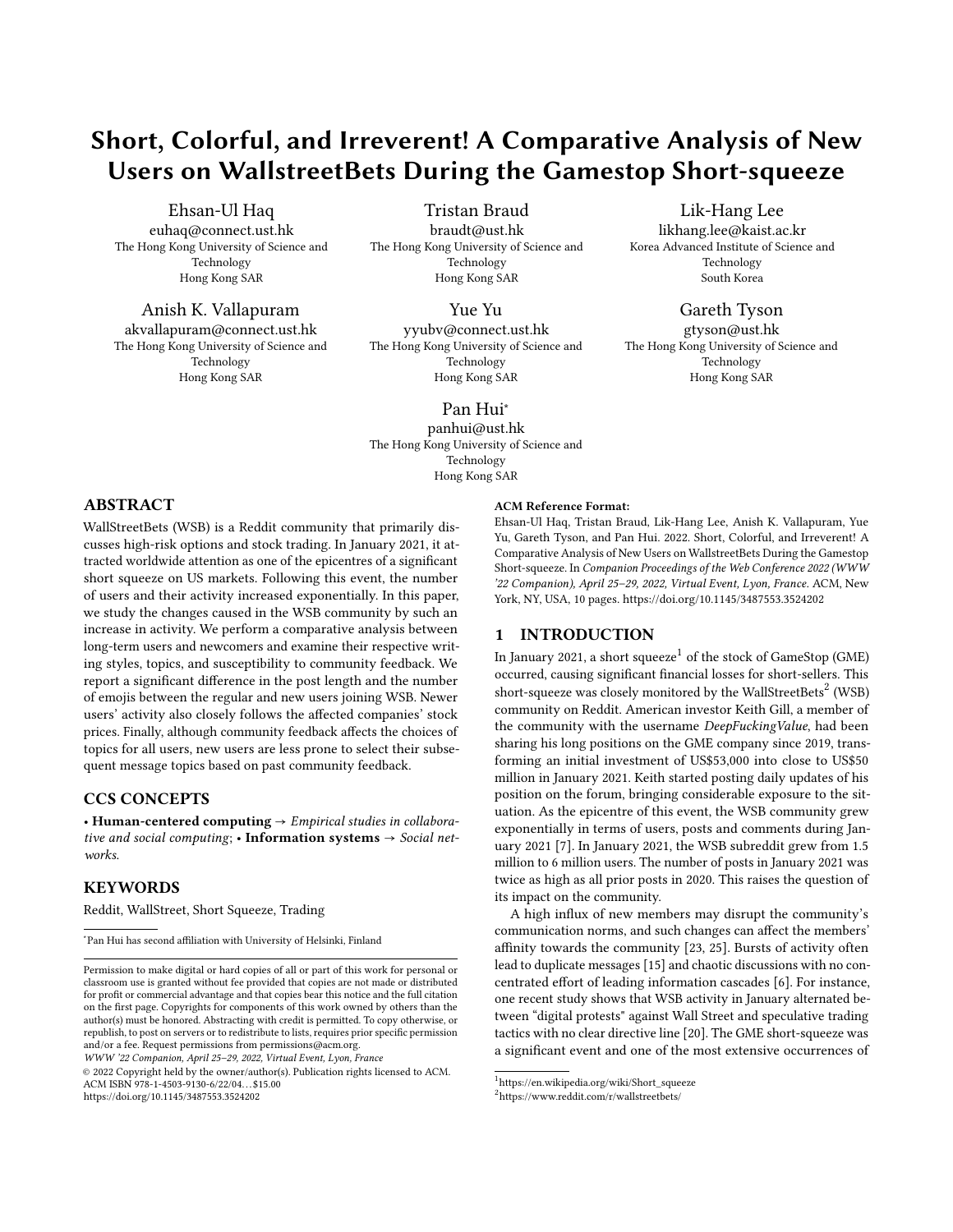( $\bigcirc$ ) together strong'), and others purely related to popular memes on Reddit as a whole ('it ain't much, but it's honest work'). Often, these phrases are replaced or reinforced by emojis. For instance, stands for 'gay bears', referring to the uncooperative stock selling or shorting, and hence the fall of the stock prices, while  $\mathscr{O}$ corresponds to the price skyrocketing 'to the moon'.<sup>[5](#page-6-0)</sup> Similarly,  $\nabla \mathbf{\Theta}$ , or 'diamond hands' implies that the users will hold the stock regardless of the investment risk. [6](#page-6-1)

Figure [3a](#page-7-0) further depicts the trends of the top-5 expressions in 13 months, while Figure [3c](#page-7-0) represents the top-5 emojis. These two figures show that the community had embraced these expressions and the corresponding emojis long before the 2021 increase in community size. New users joining the community in January 2021 rapidly adopted such an emoji-popular communication media, as we demonstrated in RQ1. It is important to note that communication among users aligns with a shared goal of stimulating the stock prices to work against short-selling by professional traders from Wall Street. The expressions and emojis serve as a symbol conveying such a shared goal. For instance, the top-rated expressions in WSB 'to the moon' and 'diamond hands', respectively represented by the emojis 'rocket' and 'gem\_stone' encourage participants in WSB to buy in and hold the stock. Meanwhile, expressions such as 'paper hands' and the related emojis 'bear' and 'rainbow' discourage counterproductive actions through selling the stocks. As a result, the stock prices reached their 52-week peaks on 27th Jan 2021 (BB: \$ 25.10 USD; GME: \$ 347.51 USD; AMC: \$19.90 USD).

In Figure [3b](#page-7-0) and [3d,](#page-7-0) we present the normalized proportion of the top-5 expressions and emojis over each day. Such a representation allows us to evaluate the most popular expressions during a given period and shed light on the market sentiment. As expected, the bearish market in 2020, primarily due to high uncertainty from the COVID-19 pandemic, makes popular use of emojis such as 'bear' and 'rainbow' representing selling the stocks. In contrast, the emojis representing 'buy-in' or 'holding the stock' (i.e., 'rocket', 'gem\_stone', and 'raising\_hands') start to surface in late 2020. During Jan 2021, the users' sentiments in WSB were reflected by the encouragement of 'buy-in' or 'holding the stock', albeit a shared goal supports such positive sentiments. Finally, it is interesting to note that usage of the expression 'tendies' significantly drops by the end of 2020. This expression was often used as a synonym for monetary gains. Therefore, we would expect to explode during January 2021, where many users made or looked forward to monetary profit. A potential explanation for discrepancy could be the influx of new users who did not entirely adopt the community codes they are joining. In addition, a significant change in the use of emojis by continuing users occurred during January 2021, with communication norms in 2021 being closer to the new users. However, we do not have a causal analysis for this behaviour whether new users were following this change in the regular users' behaviour or is vice-versa. Causal analysis for similarity in behaviour remains a potential question for further study. Our works quantify such differences, and future work based on cross-interaction between

different user types can explain the causal for reported community change.

Community changes: concerted effort or individual voices? Despite disrupting the discourse in the community (RQ 1 and RQ 3) and evident offline correlation (RQ 2), the new users' characteristics do not fully conform to anti-social behaviour. Such deviation in communication norms is associated with potential trolling and anti-social behaviour in previous research [\[9\]](#page-8-17) notably when the regular users of the community shifted their communication closer to the new users than in 2020. Our results show that even though the use of emojis and words is different for new members, their posts still cannot attain a higher number of comments as compared to the continuing users (Figure [1\)](#page-2-1). The new users, who were the primary source of the posts surge during the short squeeze event, could thus not get greater attention from other community members. In other words, new users could not succeed in generating longer discussions threads compared to the continuing users. This phenomenon confirms the finding from [\[20\]](#page-8-5), showing that new users have less cohesive campaigns and their posts are primarily the result of individual voices.

This behavioural difference between the users can affect the community maintainability. Previous research on sudden change highlights that effective community moderation in the sudden surge can help to maintain the order and sustain the growth in the community [\[23\]](#page-8-1). Although we do not study moderation efforts by senior users, our data statistics show that continuing users have also increased their activity during January, posting over 8,000 messages in January 2021 compared to 3,548 messages in December 2020. Further content analysis can highlight how senior users interact with new users during this period.

Sensitivity of users to community feedback: Lastly, we reviewed the community feedback and examined its relationship with the user's topical choice. Such a relationship can improve the prediction of topical choices for all user groups. Indeed, the behaviours of participants in WSB aligns with a theory of social science [\[21\]](#page-8-32): "positive experiences lead to ingrained memory in the participants' minds, and the participants have the tendency of repeating the events to obtain such positive experience". In this sense, participants in WSB get positive experiences by gradually achieving the goal of securing the stock prices at surging trends and thus sabotaging the profitability of professional traders. It is noteworthy that, different from the above prior work, the participants in WSB show different effect sizes. Community feedback displays a more noticeable effect size for highly active users. On the other hand, new users are significantly more affected by community feedback in their topic selection than senior users. Although we do not conduct causal analysis between the user behaviours in WSB and the user goal(s), one possible explanation of such a different effect size is as follows.

New users entered the community during the hype of stock price volatility. As a result, their interests are primarily related to the volatility of a few companies. Hence, that would have resulted in fewer topics discussed during 2021 (also evident from our topic modelling results from Results Section regarding RQ3). Their higher susceptibility to the feedback can also show their efforts to reinforce their sense of belonging to the community. On the other hand, more senior users have already integrated into the community's and thus care less about their topical choice based on community feedback.

<span id="page-6-0"></span><sup>5</sup> [https://www.reddit.com/r/wallstreetbets/comments/kmnj9d/reloaded\\_today\\_20k\\_](https://www.reddit.com/r/wallstreetbets/comments/kmnj9d/reloaded_today_20k_shares_1950_diversification_is/) [shares\\_1950\\_diversification\\_is/](https://www.reddit.com/r/wallstreetbets/comments/kmnj9d/reloaded_today_20k_shares_1950_diversification_is/)

<span id="page-6-1"></span> $^6$ [https://www.reddit.com/r/wallstreetbets/comments/lmkzmd/weve\\_come\\_this\\_far\\_](https://www.reddit.com/r/wallstreetbets/comments/lmkzmd/weve_come_this_far_retards_all_paper_hands_are/) [retards\\_all\\_paper\\_hands\\_are/](https://www.reddit.com/r/wallstreetbets/comments/lmkzmd/weve_come_this_far_retards_all_paper_hands_are/)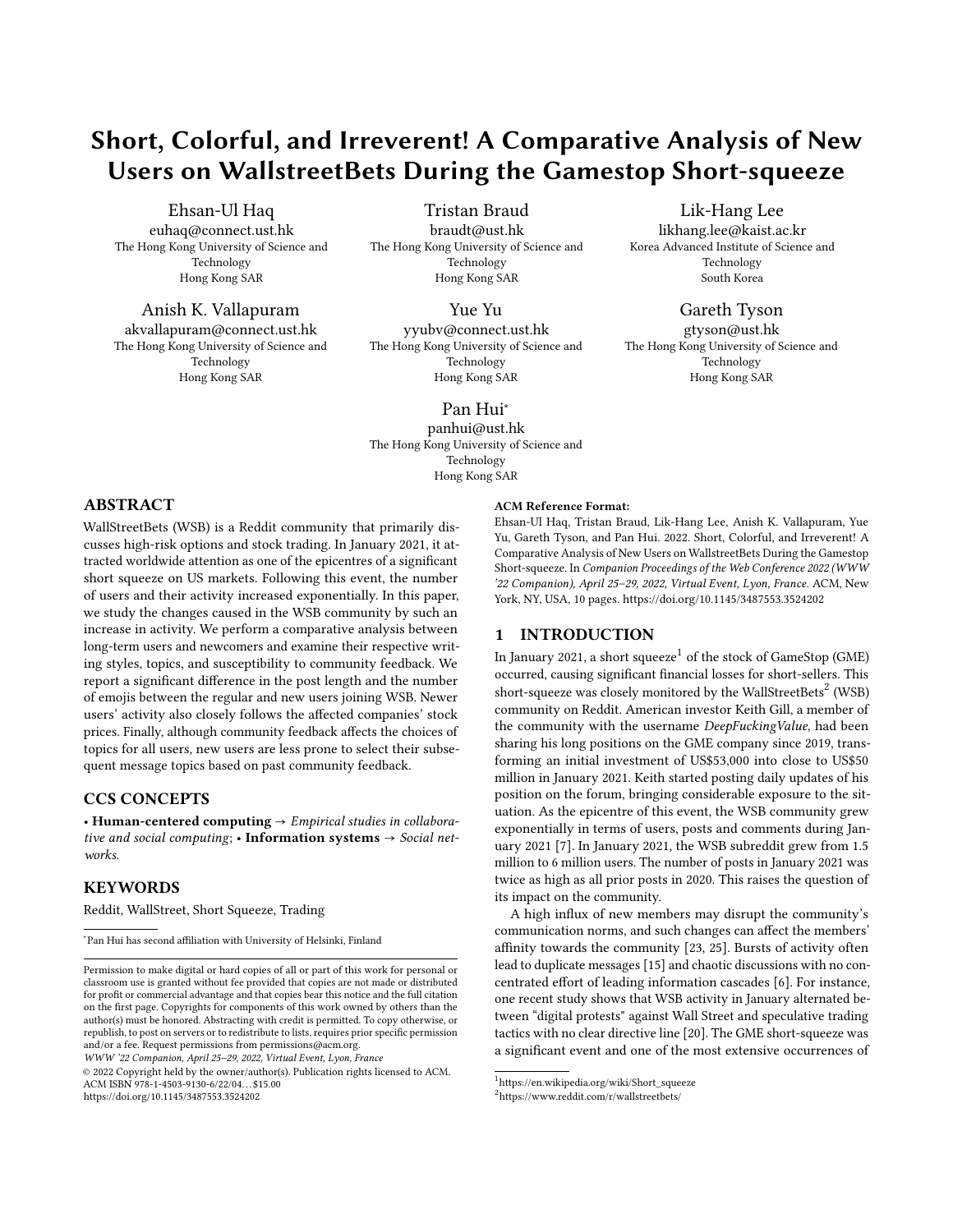WWW '22 Companion, April 25–29, 2022, Virtual Event, Lyon, France Haq et al. And the state Haq et al.

<span id="page-7-0"></span>

Figure 3: Absolute frequency (a,c), and normalized frequency (b,d) of the top-5 expressions and emojis. Both expressions and emojis give a view into the overall market sentiment, with bearish expressions and emojis from March 2020 until late 2020, and a resurgence of calls to buy and hold in late 2020-early 2021.

Our results on the feedback susceptibility pinpoint a theoretical question: What is the optimum balance in choosing a topic? On one end, users may choose a topic independently. On the other end, users might get influenced by community feedback. Additionally, the users from three categories might have varied information needs and may perform different search queries to see related content. As such, the reciprocity of the engagement might be diversified based on their needs [\[38\]](#page-8-33). Such behaviour needs to be studied in relation with users [\[22\]](#page-8-34), who are considered to have influence power on the peer users. In other words, how would the influencers react to the community feedback remains a question for future studies. Our analysis highlights another practical implication, especially when a high level of conversation rate exists. Users can be overwhelmed by large volumes of messages and comments, albeit we omitted the potential exposure of the contents [\[3\]](#page-8-35). The exposure of a post can be impacted by information overload. For instance, some posts get less exposure in the community due to a higher volume of posts being generated together with users' browsing time regarded as a limited resource. These factors limit the posts a user can see. Thus, a limited exposure of posts could limit the possibility of receiving user feedback. Our findings reinforce the existing knowledge that users' topical choice depends on the feedback mentioned above. Accordingly, the user's topical choice could impact the users' affinity towards the community [\[25\]](#page-8-2). This offers an opportunity for the research community to examine how Reddit users tackle the situation mentioned above to improve engagement.

Limitations: This paper focuses only on empirical measurements of user feedback and the volume of posts and comments within different user groups. State-of-the-art natural language processing models could provide an insightful analysis of the user's comments and uncover latent behaviours. For instance, we may check the existence of stock price manipulation through co-uses of stock names in the same discussion thread [\[11\]](#page-8-36). Moreover, this study did not quantify user interaction such as reciprocity of engagement between different user groups. Inter-group and intragroup engagement is necessary to support the causal analysis of user feedback among user groups and the user's topical choices. As such, we can understand how new users and existing users interact with each other and the effect of such interaction on their topical

choices. Interaction reciprocity is associated with users' perceived commitment to engage with each other and can vary based on the users' activity in the community [\[35,](#page-8-37) [38\]](#page-8-33). In terms of stock price prediction, advanced predictive methods such as LSTM or other deep learning methods may produce better accuracy [\[24\]](#page-8-38). However, our primary purpose was to present the basis of different users' characterisation within the WSB subreddit.

## 6 CONCLUSION

In this paper, we presented a comparative analysis of writing style, correlation with the stock prices, and the effect of community feedback on users' topics. We have shown that new users wrote shorter messages and used more emojis than the community norms during 2020. The continuing users wrote, on average, longer posts in 2020 and 2021 than the other two groups. However, regular users significantly changed their communications during January 2021, with more emojis and shorter posts than their previous norms. In addition, the correlation of continuing users with stocks volatility increased significantly during 2021, suggesting that continuing users were part of the discussions around the short-squeeze. We also showed that community feedback significantly affects the topic choices for WSB users, particularly for highly active users. Interestingly, users who joined in 2021 are more susceptible to community feedback than 2020 users, and continuing users are least susceptible to the feedback. Finally, we found that, although the communication styles are significantly different between new users and older users, new users adopted a specific language style consisting of specific emojis that characterises the WSB community. In our future work, we will include the comments in the predictive analysis and link the user profile information to characterise the users efficiently.

#### ACKNOWLEDGMENTS

This research has been supported in part by project 16214817 from the Research Grants Council of Hong Kong, and the 5GEAR project (Grant No. 318927) and the FIT project (Grant No. 325570) funded by the Academy of Finland.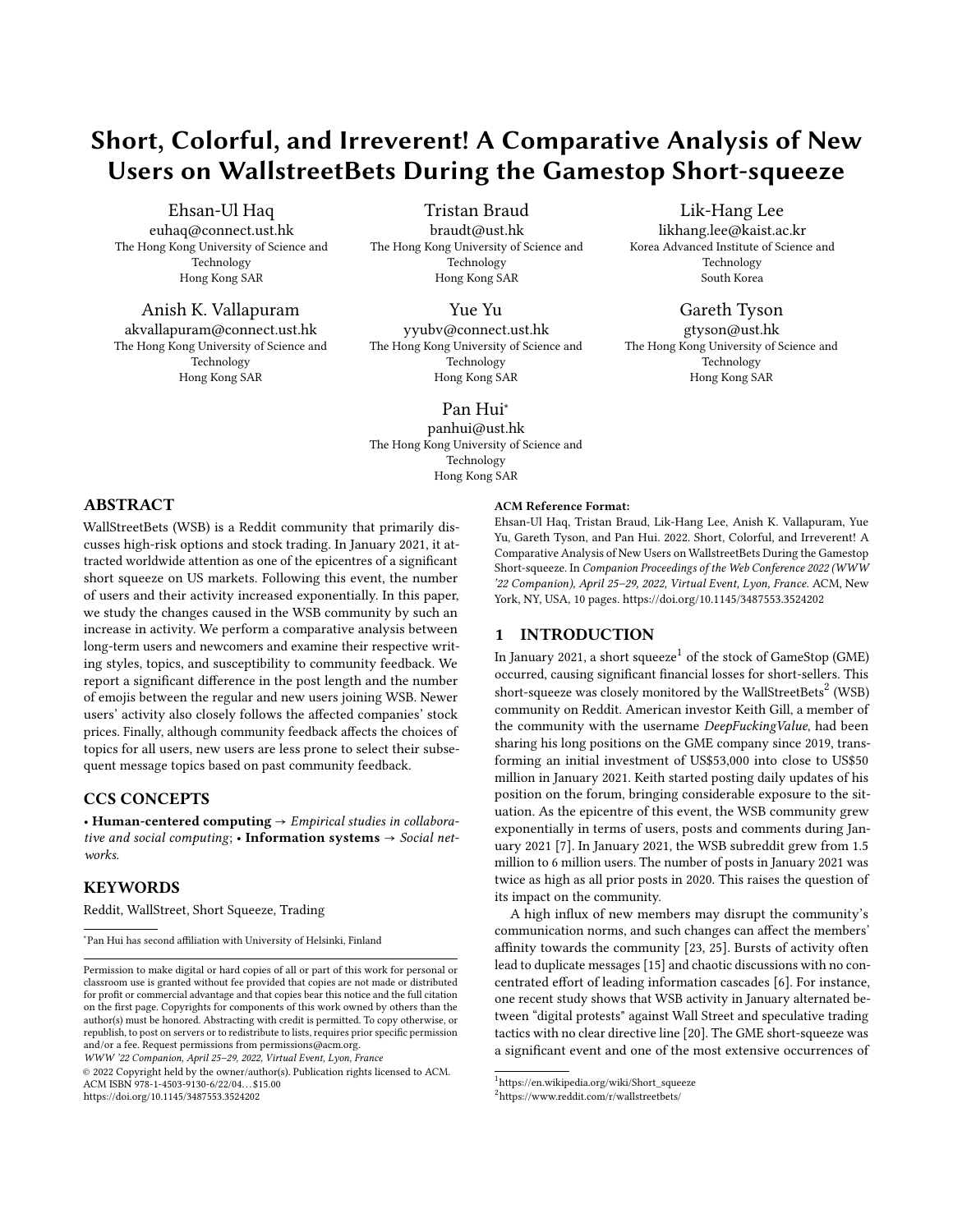A Comparative Analysis of New Users on WallstreetBets WWW '22 Companion, April 25–29, 2022, Virtual Event, Lyon, France

#### **REFERENCES**

- <span id="page-8-10"></span>[1] David Ifeoluwa Adelani, Ryota Kobayashi, Ingmar Weber, and Przemyslaw A Grabowicz. 2020. Estimating community feedback effect on topic choice in social media with predictive modeling. EPJ Data Science 9, 1 (2020), 25.
- <span id="page-8-19"></span>[2] Kholoud Khalil Aldous, Jisun An, and Bernard J Jansen. 2019. View, like, comment, post: Analyzing user engagement by topic at 4 levels across 5 social media platforms for 53 news organizations. In Proceedings of AAAI ICWSM 2019. 47–57.
- <span id="page-8-35"></span>[3] Jisun An, Daniele Quercia, and Jon Crowcroft. 2013. Fragmented social media: a look into selective exposure to political news. In Proceedings of ACM WWW 2013. 51–52.
- <span id="page-8-27"></span>[4] Abhinav Anand and Jalaj Pathak. 2021. WallStreetBets against wall street: The Role of reddit in the GameStop short squeeze. IIM Bangalore Research Paper 644 (2021).
- <span id="page-8-30"></span>[5] David M. Blei, Andrew Y. Ng, and Michael I. Jordan. 2003. Latent Dirichlet Allocation. J. Mach. Learn. Res. (March 2003), 993–1022.
- <span id="page-8-4"></span>[6] Christian Boylston, Beatriz Palacios, Plamen Tassev, and Amy Bruckman. 2021. WallStreetBets: Positions or Ban. arXiv preprint arXiv:2101.12110 (2021).
- <span id="page-8-0"></span>[7] Daniel Bradley, Jan Hanousek Jr, Russell Jame, and Zicheng Xiao. 2021. Place Your Bets? The Market Consequences of Investment Advice on Reddit's Wallstreetbets. Social Science Research Network (2021).
- <span id="page-8-23"></span>[8] Tolga Buz and Gerard de Melo. 2021. Should You Take Investment Advice From WallStreetBets? A Data-Driven Approach. arXiv preprint arXiv:2105.02728 (2021).
- <span id="page-8-17"></span>[9] Justin Cheng, Cristian Danescu-Niculescu-Mizil, and Jure Leskovec. 2015. Antisocial behavior in online discussion communities. In Ninth International AAAI ICWSM.
- <span id="page-8-22"></span>[10] Usman W Chohan. 2021. Too Big to Fail, Too Small to Win: The Counter-Hegemony of WallStreetBets. Too Small to Win: The Counter-Hegemony of Wall-StreetBets (May 18, 2021) (2021).
- <span id="page-8-36"></span>[11] Stefano Cresci, Fabrizio Lillo, Daniele Regoli, Serena Tardelli, and Maurizio Tesconi. 2018. \$FAKE: Evidence of spam and bot activity in stock microblogs on Twitter. In Proceedings of AAAI ICWSM 2018.
- <span id="page-8-20"></span>[12] Jenny L Davis and Timothy Graham. 2021. Emotional consequences and attention rewards: the social effects of ratings on Reddit. Information, Communication & Society (2021), 1–18.
- <span id="page-8-28"></span>[13] Alexis Dinno. 2015. Nonparametric pairwise multiple comparisons in independent groups using Dunn's test. The Stata Journal 15, 1 (2015), 292-300.
- <span id="page-8-13"></span>[14] Christopher Ifeanyi Eke, Azah Anir Norman, Liyana Shuib, and Henry Friday Nweke. 2019. A survey of user profiling: State-of-the-art, challenges, and solutions. IEEE Access 7 (2019), 144907–144924.
- <span id="page-8-3"></span>[15] Eric Gilbert. 2013. Widespread underprovision on reddit. In Proceedings of the 2013 conference on Computer supported cooperative work. 803–808.
- <span id="page-8-8"></span>[16] Wei Gong, Ee-Peng Lim, and Feida Zhu. 2015. Characterizing silent users in social media communities. In Proceedings of the International AAAI ICWSM.
- <span id="page-8-15"></span>[17] Andreea Gorbatai. 2011. Aligning collective production with demand: Evidence from Wikipedia. Available at SSRN (2011).
- <span id="page-8-11"></span>[18] Ehsan Ul Haq, Tristan Braud, and Pan Hui. 2020. Community Matters more than Anonymity: Analysis of User Interactions on the Quora Q&A Platform. In Proceedings of IEEE/ACM ASONAM 2020. IEEE, 94–98.
- <span id="page-8-14"></span>[19] Ehsan Ul Haq, Tristan Braud, Young D Kwon, and Pan Hui. 2020. A survey on computational politics. IEEE Access 8 (2020), 197379–197406.
- <span id="page-8-5"></span>[20] Tim Hasso, Daniel Müller, Matthias Pelster, and Sonja Warkulat. 2021. Who participated in the GameStop frenzy? Evidence from brokerage accounts. (2021).
- <span id="page-8-32"></span>[21] Yuheng Hu, Shelly Farnham, and Kartik Talamadupula. 2015. Predicting user engagement on twitter with real-world events. In Proceedings of the International AAAI ICWSM, Vol. 9.
- <span id="page-8-34"></span>[22] Chung-Wha 'Chloe' Ki and Youn-Kyung Kim. 2019. The mechanism by which social media influencers persuade consumers: The role of consumers' desire to mimic. Psychology & Marketing (2019).
- <span id="page-8-1"></span>[23] Charles Kiene, Andrés Monroy-Hernández, and Benjamin Mako Hill. 2016. Surviving an" Eternal September" How an Online Community Managed a Surge of Newcomers. In Proceedings of the 2016 CHI Conference on Human Factors in Computing Systems. 1152–1156.
- <span id="page-8-38"></span>[24] Prahlad Koratamaddi, Karan Wadhwani, Mridul Gupta, and Sriram G Sanjeevi. 2021. Market sentiment-aware deep reinforcement learning approach for stock portfolio allocation. Engineering Science and Technology, an International Journal (2021).
- <span id="page-8-2"></span>[25] Robert E Kraut, John M Levine, Marisol Martinez Escobar, and Amaç Herdağdelen. 2020. What Makes People Feel Close to Online Groups? The Roles of Group Attributes and Group Types. In Proceedings of AAAI ICWSM 2020.
- <span id="page-8-16"></span>[26] Robert E Kraut and Paul Resnick. 2012. Building successful online communities: Evidence-based social design. Mit Press.
- <span id="page-8-18"></span>[27] John M Levine and Richard L Moreland. 1994. Group socialization: Theory and research. European review of social psychology 5, 1 (1994), 305–336.
- <span id="page-8-9"></span>[28] Zhiyuan Lin, Niloufar Salehi, Bowen Yao, Yiqi Chen, and Michael S Bernstein. 2017. Better when it was smaller? community content and behavior after massive growth. In Eleventh International AAAI Conference on Web and Social Media.
- <span id="page-8-26"></span>[29] Štefan Lyócsa, Eduard Baumöhl, and Tomáš Vŷrost. 2021. YOLO trading: Riding with the herd during the GameStop episode. (2021).
- <span id="page-8-12"></span>[30] Edward Newell, David Jurgens, Haji Saleem, Hardik Vala, Jad Sassine, Caitrin Armstrong, and Derek Ruths. 2016. User migration in online social networks: A case study on reddit during a period of community unrest. In Proceedings of AAAI ICWSM 2016.
- <span id="page-8-29"></span>[31] Nuno Oliveira, Paulo Cortez, and Nelson Areal. 2017. The impact of microblogging data for stock market prediction: Using Twitter to predict returns, volatility, trading volume and survey sentiment indices. Expert Systems with Applications (2017). [32] Rebekah Overdorf and Rachel Greenstadt. 2016. Blogs, twitter feeds, and red-
- <span id="page-8-6"></span>dit comments: Cross-domain authorship attribution. Proceedings on Privacy Enhancing Technologies 2016, 3 (2016).
- <span id="page-8-31"></span>Michael Röder, Andreas Both, and Alexander Hinneburg. 2015. Exploring the Space of Topic Coherence Measures. In Proceedings of ACM WSDM 2015.
- <span id="page-8-21"></span>[34] Luca Rossi and Matteo Magnani. 2012. Conversation practices and network structure in Twitter. In Proceedings of AAAI ICWSM 2012.
- <span id="page-8-37"></span>[35] Sally A Shumaker and Arlene Brownell. 1984. Toward a theory of social support: Closing conceptual gaps. Journal of social issues 40, 4 (1984), 11–36.
- <span id="page-8-25"></span>[36] Angel Tengulov, Franklin Allen, Eric Nowak, and Matteo Pirovano. 2021. Squeezing Shorts Through Social News Platforms. Available at SSRN 3823151 (2021).
- <span id="page-8-24"></span>[37] Joey Wong. 2021. The Impact of Subreddit Comments on Daily Return and Volume. (2021).
- <span id="page-8-33"></span>[38] Xue Yang, Guoxin Li, and Songshan Sam Huang. 2017. Perceived online community support, member relations, and commitment: Differences between posters and lurkers. Information & management 54, 2 (2017), 154–165.
- <span id="page-8-7"></span>[39] Jiangchuan Zheng, Siyuan Liu, and Lionel M Ni. 2014. User characterization from geographic topic analysis in online social media. In 2014 IEEE/ACM ASONAM.